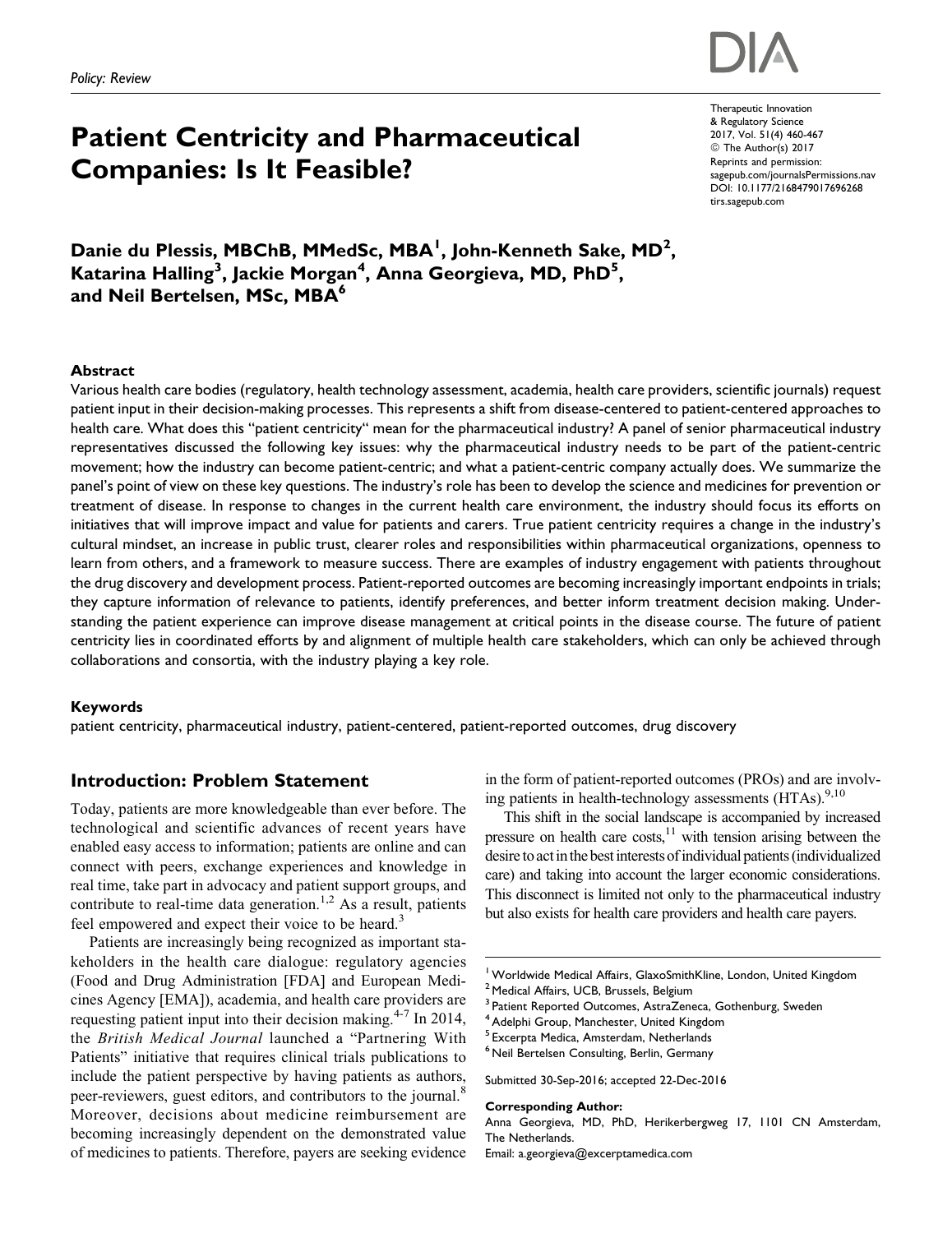# Patient Centricity—An Appropriate Response to Shifts in the Social and Economic Environment?

Patient centricity can be simply defined as integrated measures for listening to and partnering with patients, and placing patient well-being at the core of all initiatives. In essence, it represents a holistic approach to disease management. Although many agree that patient centricity is a concept to be embraced, there is still little published guidance and, in practice, significant variability<sup>12</sup> exists in its implementation by the pharmaceutical industry. Why is patient centricity coming to the fore today? Is it a reaction to the changing environment of a world in which patients are ever more connected and informed, or is it the realization of an ethical responsibility across the health care system? Is it realistic for a company operating in a commercial environment to place patients at the heart of everything that it does?

The Renaissance Europe Patient Centricity meeting was held on Wednesday, March 16, 2016, in London. An expert faculty (representing a range of committed pharmaceutical companies and including patient advocacy, regulatory, and health care practitioner perspectives) and a dedicated audience of senior industry representatives debated the role of the pharmaceutical industry in the patient-centric movement. The meeting addressed the following key questions:

- 1. Why does the pharmaceutical industry need to be part of the patient-centric movement?
- 2. How can the pharmaceutical industry become patientcentric in a real way in a modern business environment?
- 3. What does a patient-centric company actually do?

# Why Does the Pharmaceutical Industry Need to Be Part of the Patient-Centric Movement?

Transformation into a patient-centric organization requires an answer to this key question: why are we doing this?<sup>13</sup> As in any organization, establishing the purpose and vision first will determine the subsequent plan and actions (how and what) and create alignment among employees toward a common cause.<sup>13</sup> Historically, the pharmaceutical industry's role has been to develop the science and medicines for prevention or treatment of disease. Patient centricity involves the patient in this scientific process. In essence, this is an innovative mindset whereby the industry is challenged to engage and collaborate with patients when deciding the best course of action. Therefore, patient-centric initiatives should start with a simple question: how can we make a difference for patients?

Is patient centricity feasible from a commercial standpoint? It is accepted that pharmaceutical companies need to make profit. It is how they get and use that profit that is important, and this must be aligned with any assertion of patient centricity. If the vision is directed at providing value to patients and carers, companies must be seen to be breaking out of the cycle of "recover costs of R&D—make profit—invest in new drugs—make more profit." This commitment, in turn, will help to generate credibility with external stakeholders (patients, regulatory, media, etc.).

# How Can the Pharmaceutical Industry Become Patient-Centric in a Modern Business Environment?

#### Shifting the cultural mindset

Patient centricity demands a shift in cultural mindset within the pharmaceutical industry. At the highest level, it involves listening to and partnering with the patient, and understanding the patient perspective, rather than simply inserting patient views into the established process. Only then can patient-centered outcomes truly be the core of the strategy.

This change in mindset requires leadership from the top and drives the need to redefine core strategy, organizational structure and processes, and capabilities to focus on transparency and value for the patient. A shift from a disease-centered to a patient-centered strategy, and from a product-led to a patientled development process, requires a change in outlook. A corresponding change in organizational model is also needed, with medical affairs, market access, regulatory, pharmacovigilance, and commercial teams at global and regional levels all collaborating with a common goal—to capture patient perspectives and insights and to respond to their needs. If patient centricity is to be the responsibility of everyone in a pharmaceutical company, key development and performance indicators (and possibly remuneration structures) should be adapted to reflect this change in mindset. These performance indicators could include the proportion of product strategies that are based on true patient input, the number of patients involved, patient feedback based on ratings of patients' involvement (eg, how engaged/involved/satisfied they feel), number of study protocol revisions implemented as a consequence of patient input,  $14$  the relevance of new product profiles to the selfidentified needs of the patients, and improving the information available to patients and prescribing physicians on the risks and benefits of a treatment, so that better decisions for the patient can be made.

#### Building trust

One thing is clear: if the call is patient centricity, then the pharmaceutical industry has to be earnest about making it happen, not just using it as a means to seem more patient oriented. Indeed, the starting point of placing the patient at the heart of health care initiatives is trust. The industry has started to address questions about past behavior and public perception, and this positive intent, direction, and action is a vital component of rebuilding the industry's reputation and forming the foundation for new trusted partnerships.

Trust between the pharmaceutical industry and the public can be built through clear communication about medicines' risk-benefit profiles and a transparent drug development process. In this context, the relationships between patients, industry, and health care practitioners are essential to building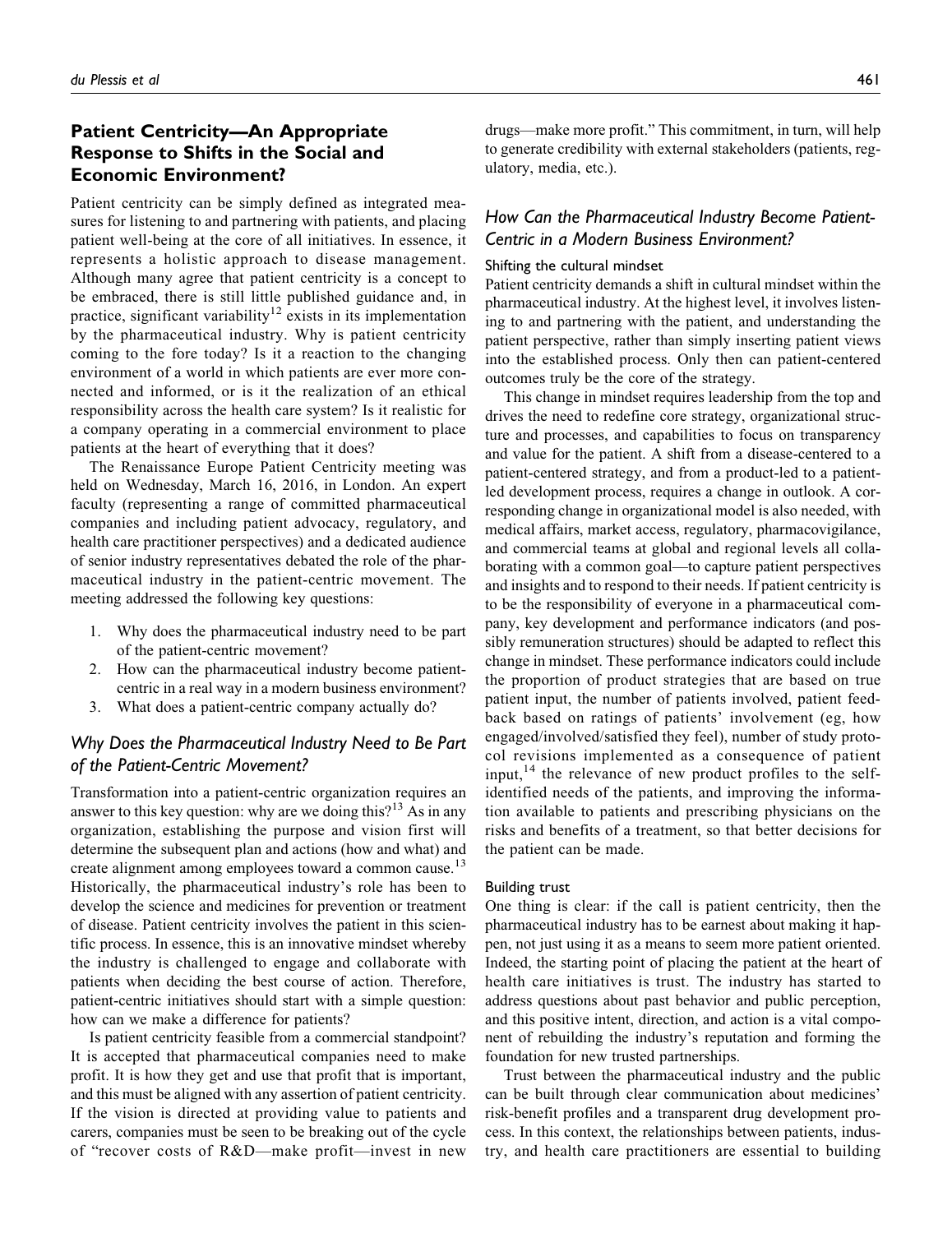Table 1. Examples of Initiatives at GSK Aimed at Building Trust With Patients and Physicians.

Engagement with patients can only be possible if there is credibility:

- - Change in marketing practices: In 2011, GSK eliminated prescription sale targets in the US and introduced a new incentive model for sales and marketing practices based on value and feedback from prescribers; external speakers/ convention travel support was discontinued (2016).
- - Clinical transparency: Since 2013 GSK has committed to promote transparency of clinical research and is a leading example in the pharmaceutical industry—it was the first company to grant access to anonymized patient data; the All trials campaign (2013) commits to publishing all trial data; the GSK patient-level data access site has become a multisponsored portal (2014).

Abbreviation: GSK, GlaxoSmithKline.

credibility: "trust your doctor, trust the medicine, and trust the data."

One way for pharmaceutical companies to build trust is to collaborate on the development of new patient-centered endpoints. In the context of the Critical Path Institute Patient-Reported Outcome Consortium,<sup>15</sup> 10 diseased-focused working groups composed of representatives of pharmaceutical companies and government/regulatory agencies (FDA, EMA, and the National Institutes of Health [NIH]) are currently collaborating to share data and develop standardized PRO endpoint measures. This precompetitive initiative aims to standardize PRO endpoint measures in order to facilitate comparisons and efficiencies in regulatory and payer decision making (also discussed later). A unified industry approach to collaboration with the appropriate parties is the key to the adoption of patient centricity across the industry, and to improving credibility. In addition, many pharmaceutical companies have transparency initiatives; for example, GlaxoSmithKline has several transparency initiatives aimed at building trust (Table 1).<sup>16,17</sup>

#### Learning from others and collaboration

Creating a patient-centric culture requires an understanding of its implications for information flow, decision-making processes, and institutional habits. To achieve this, the pharmaceutical industry could gain insights from organizations that already have experience with patient interaction. For example, the International Society for Pharmacoeconomics and Outcomes Research (ISPOR) has a patient-centered special interest working group<sup>18</sup>; the Medical Device Innovation Consortium (MDIC) is a partnership between public and private stakeholders in the medical device industry<sup>19</sup>; the European Patients' Academy on Therapeutic Innovation (EUPATI) is a collaboration between 33 different patient organizations, universities, and pharmaceutical companies across Europe; the International Federation of Pharmaceutical Manufacturers & Associations  $(IFPMA)^{20}$  brings together regional/national patient associations and research-based biopharmaceutical

companies. Furthermore, there is an ongoing collaboration between the FDA and EMA on patient involvement, that is, the FDA/EMA Patient Engagement Cluster, which enables the agencies to share best practices for patient selection and training throughout drug regulatory life cycles. The Patient Engagement Cluster focuses on cancer treatment and orphan drugs, among other topics.<sup>21,22</sup>

Multiple groups, including regulatory bodies (EMA), the National Institute for Health and Care Excellence (NICE),<sup>23</sup> different HTA groups,  $24,25$  and others<sup>26,27</sup> have already established frameworks for patient engagement. For instance, there is a Consensus Framework for Ethical Collaboration<sup>28</sup> that helps guide interactions between patients, pharmaceutical companies, and health care professionals. The Interest Group on Patient and Citizen Involvement of Health Technology Assessment international (HTAi) has developed a set of values and quality standards for involving patients in  $HTA<sup>24</sup>$ Furthermore, the MDIC has also established a framework for introducing patient preference information into regulatory risk-benefit assessments, specifically on medical devices.<sup>19</sup> It is taking in the lessons learned by these collaborations and consortia that will help pharmaceutical companies reduce barriers to patient engagement.<sup>29</sup>

#### What are the challenges?

Several challenges exist that need to be overcome before the pharmaceutical industry can adopt the patient centricity concept.7,10,30 Challenges to address include skepticism about commercial success; lack of process standardization as it relates to involving lay people in a highly regulated environment; lack of sufficient sharing of practices and lessons learned across the industry; lack of understanding of, and respect for, qualitative research methods that often form the foundation of patient centricity research; lack of alignment and measurements of collective progress; internal habits of going back to established information sources ("let's just ask the clinicians"); compliance frameworks and the perception that direct engagement of industry with patients is inappropriate or unauthorized; and last but not the least, the conflict of responsibilities: the perception that industry should not be the party that engages with patients.

Most of these challenges concern the pharmaceutical industry as a whole and can only be solved in a collaborative fashion, as discussed above. Some solutions are beginning to emerge, highlighting the need to share and learn from each other's experiences. For instance, a compliance framework has already been developed and is available to guide that direct engagement with patients by industry. $31$ 

# What Does a Patient-Centric Company Actually Do?

Pharmaceutical companies are at different stages along the patient-centric journey. The following section aims to highlight patient-centric initiatives taken by pharmaceutical companies that have adopted patient centricity as a strategy.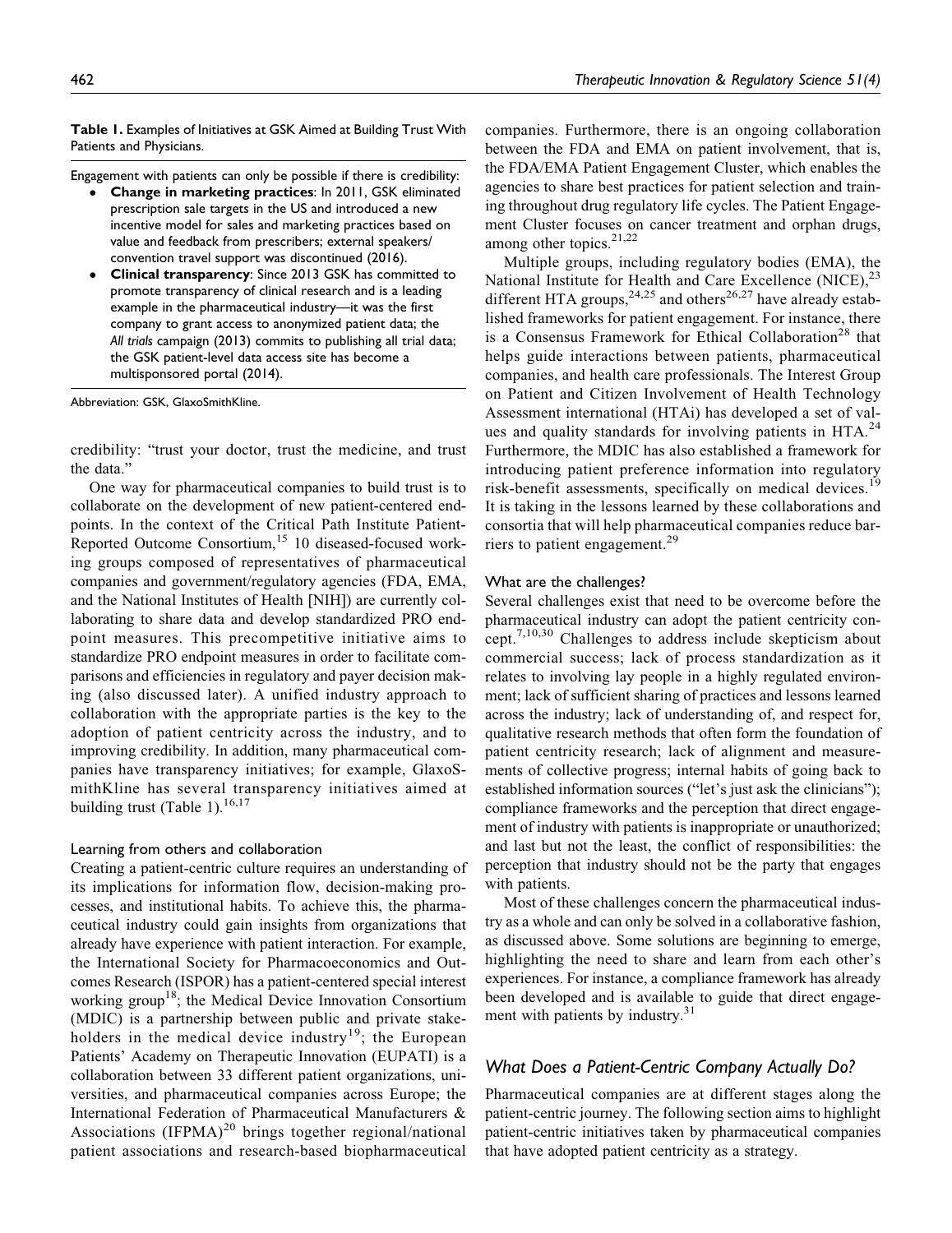#### Table 2. Example of Patient-Led Value Strategy at the biopharmaceutical company UCB.

Replacement of " brand strategy" with " patient strategy" is not enough. This process should start with the patient (rather than the commercial product) foremost in mind. Long-term strategy should be based on understanding of the patient journey and critical points (breakpoints) in the course of the disease. Typical breakpoints for potential involvement include diagnosis, new symptom development, relapse, start of a new medication, and emergent adverse events.

As an example, UCB has a medication for Parkinson disease:

- - Patients with Parkinson disease need to take their medication at the same time each day as their motor function can be very sensitive to changes in this rhythm
- - If these patients are hospitalized for a different reason, the hospital rarely has the medication for control of motor symptoms readily available; intake is delayed, the patient's condition deteriorates, and they spend 2-3 days longer in the hospital than if appropriate medication were readily available.
- - Understanding this scenario helped UCB to implement relevant solutions in collaboration with treating hospitals, ensuring these medications were available; this in turn led to a decrease in hospitalization duration for patients with Parkinson disease.
- - Thus, insights into breakpoints in the disease can help to provide better outcomes for patients.

#### Moving from a brand focus to a patient-value focus

A shift in the industry environment and patient empowerment is dictating a change in how health care solutions are designed. We recognize that patient expectations and needs can differ considerably from the aims and objectives of health care providers, at both the policy and delivery levels. In fact, to be accepted by patients, the patient experience should be the key driver for the development of solutions (eg, medicines, devices, information, support programs, apps). A better understanding of patient experience at critical points (breakpoints) in the course of the disease will help to determine breakpoints that would benefit from pharmaceutical industry input (Table 2). Roundtable discussions involving patients, or "patient value tables," can be used to validate patient needs and understand the solutions patients seek, or assess the effects of solutions already in place. UCB has involved patients in all internal meetings since 2002 and uses patient value discussions between patients, health care providers, regulators, and payers.

AstraZeneca engages with patients through research and therapeutic area collaborations using online patient platforms and networks (Table 3). Essentially, capturing information about the patient journey and gaining an understanding of patient needs will help to develop a true patient-led strategy within the industry and design solutions that treat the patient and not just the disease.

#### Involving patients in research and development

Another approach to patient centricity is promoting patient involvement throughout the drug discovery and development process (Figure 1).<sup>5,32,33</sup> Patient advisory groups already

#### Table 3. AstraZeneca's Approach to Patient Centricity.

- - AstraZeneca has a focus group to internally facilitate patient centricity (PaCe): according to AstraZeneca ("put the patients first"), patient centricity is the open and sustained engagement of the patient to respectfully and compassionately achieve the best experience and outcome for that person and their family; in this conceptual model, patient insights drive innovative solutions that in turn create positive effects for the patient.
- - The PaCe approach engages with patients through several research and therapeutic areas collaboration with PatientsLikeMe; more than 30,000 patients are now connected with AstraZeneca research projects.
- - AstraZeneca is also setting up disease-specific networks and patient/carer networks (eg, Patient Expert Network) to advise the development/brand teams on the co-creation of patient solutions.

provide input on unmet needs, protocol design, trial conduct, data interpretation and dissemination, risk-benefit discussions, risk management plans (risk evaluation and mitigation strategies), and the interpretation of value of treatment relevant to conversations with payers. However, the degree of input from patients, the frameworks used to gain input, and the implications of their input are not consistent across the industry. Patient engagement in research and development is expected to provide benefits at various stages of the drug development process, which include

- identification of unmet patient needs, enabling betterinformed decision-making about target choices and the required asset profiles for go/no go decisions;
- study designs and endpoints that are more relevant to patients, which in turn improves recruitment and retention and provides regulatory and reimbursement decision makers with clear patient-relevant evidence;
- shorter trial cycle time, so medicines can move more quickly to regulatory submission;
- a greater range of products that are of greater value to more patients;
- improved patient adherence to drug regimens, leading to improved outcomes for patients; and
- a growing body of evidence of patient preferences and unmet needs that will help focus future research.

There is emerging evidence supporting the value associated with patient engagement in the drug development and discovery process.33,34 Considerable progress has already been made in this direction, led by the Clinical Trials Transformation Initiative<sup>35</sup> and a number of concrete examples of engagement between pharmaceutical companies and patients.<sup>36,37</sup> However, the degree of input from patients, the frameworks used to gain input, and the implications of their input are not consistent across the industry.<sup>12</sup> Therefore, the industry as a whole should aim to standardize and increase patient involvement in research and development as a priority if its goal is patient centricity.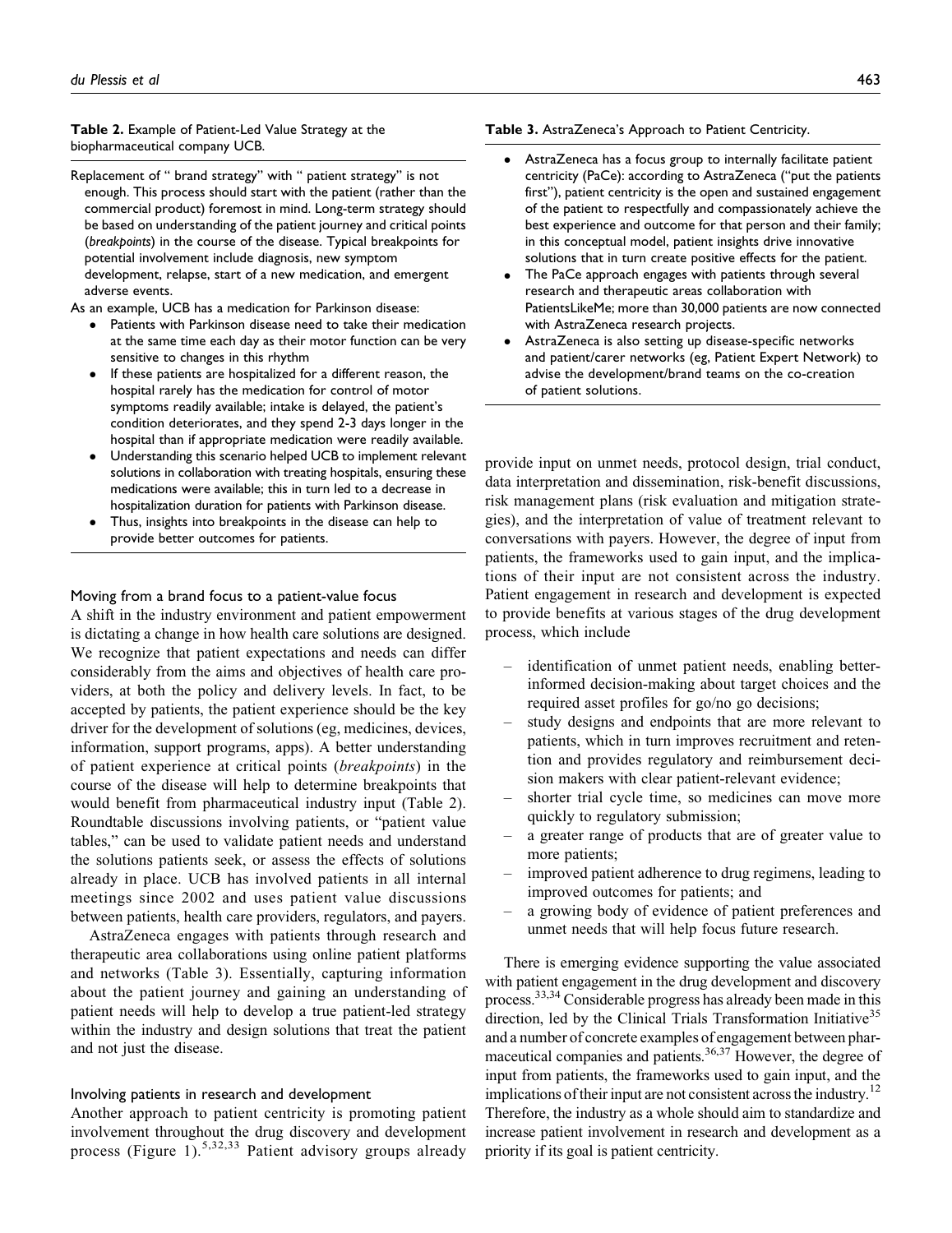

Figure 1. Patient involvement through drug discovery and development. FoTP, focus on the patient; PROs, patient-reported outcomes. Figure 1. Patient involvement through drug discovery and development. FoTP, focus on the patient; PROs, patient-reported outcomes.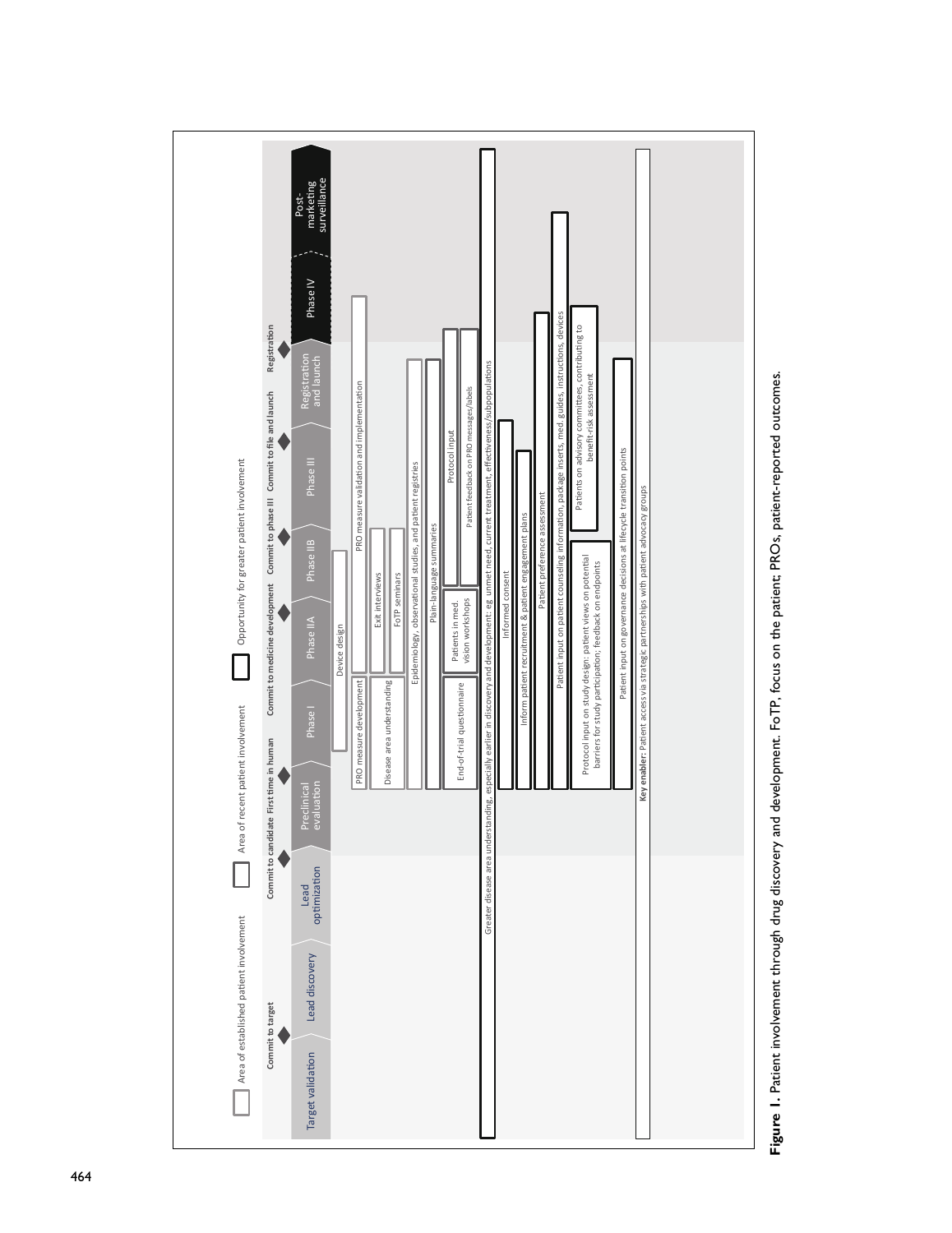## Standardizing PROs

The industry has a responsibility to provide information about medicines that will be relevant to patients. But what information are patients looking for? A patient would want to know, What can I expect in terms of symptoms/side-effects? How will I feel? and What will I be able to do?

Measuring treatment benefit versus risk from patients' perspectives is important because it highlights the value of treatment. The FDA defines PRO measures as "any report of the status of a patient's health condition that comes directly from the patient, without interpretation of the patient's response by a clinician or anyone else."<sup>38</sup> As only patients can report how they feel and function, this generates a need to define endpoints that are important and relevant to patients.39,40 PRO assessments are increasingly becoming the primary trusted evidence for all stakeholders, including payers, regulators, and patients.

The use of PRO measures in the industry began many years ago, as health-related quality-of-life instruments included in clinical trials. Although many expert centers develop and validate PRO tools, there remains a gap between ensuring that adequate patient input has been sought at the beginning of the development of the tools (eg, truly reflecting the patients' experience of a disease) and the experts' view of the patient experience. For example, a recent report showed low and variable rates of patient involvement in the development of PRO measures, with only 6.7% of patients involved in all stages (item development, item testing, item selection). $41$ 

Patient-centered drug development is expected to change the way the pharmaceutical industry operates. PRO tools and measures are ideally developed in a precompetitive collaborative way, to set standards across all medicines.<sup>15,42,43</sup> A standardized approach will provide easier, more straightforward assessment by all key stakeholders, including regulators  $(FDA<sup>38</sup>$  and EMA<sup>44</sup>), patients, prescribers, payers, and everyone who reviews the data.

# Expert Patients

Regulators (FDA, EMA), HTA bodies, NICE,<sup>45</sup> and consortia<sup>46</sup> all seek to involve *educated* patients as advisors (expert patients) in drug development, evaluation, and regulation.<sup>47</sup> Expert patients have in-depth understanding of the disease context, and in most cases they function on patient advisory panels to provide insights relevant to the patient journey.

The pharmaceutical industry needs to understand the conflicts of interest as perceived by other health care players, such as regulatory bodies or HTA groups, in order to address them when involving expert patients or know when to step away. Currently, there are very few expert patients across a small number of well-represented diseases. A need exists to expand the pool of expert patients across a wide range of diseases.



Figure 2. How patient centricity can be achieved in the pharmaceutical industry (conceptual framework). PROs, patient-reported outcomes.

# Concluding Remarks

Bringing patient centricity to life—role of the pharmaceutical industry

Bringing patient centricity to life requires a vision shared by all stakeholders. We believe that the key steps the industry needs to take in order to make this happen are (1) change the mindset—make patient centricity a company-wide and industry-wide vision; (2) collaborate—involve patients and other health care stakeholders to develop patient-centric solutions; (3) share the learning—challenge the status quo, record the experience, learn from it, and share it in order that the industry may get better at being truly patient-centric. Therefore, we encourage colleagues to publish case studies of what is working well in order to keep the discussion alive and advance our collective learning.

In summary, a transformation into a patient-centric organization requires defining the answers to the following key questions: Why are we doing this? How should we do it? and What are the results we aim to achieve? (Figure 2). Historically, the pharmaceutical industry's role has been to develop the science and medicines for prevention or treatment of disease. Patient centricity is an innovative mindset whereby we are challenged to engage and collaborate with patients to get critical input for determining the best strategy to improve patient outcomes. This change from a brand focus to a patient-value focus requires leadership from the top and drives the need to redefine strategy, organizational structure and processes, and capabilities to focus on transparency, credibility, and value for the patient.

The industry is a major stakeholder in making patient centricity a reality, but cannot bring this about alone, or set the agenda. Equally, however, neither can medical professionals, government, or policy makers. How and with whom to partner is the key challenge. The future of patient centricity lies in coordinated efforts and alignment of multiple health care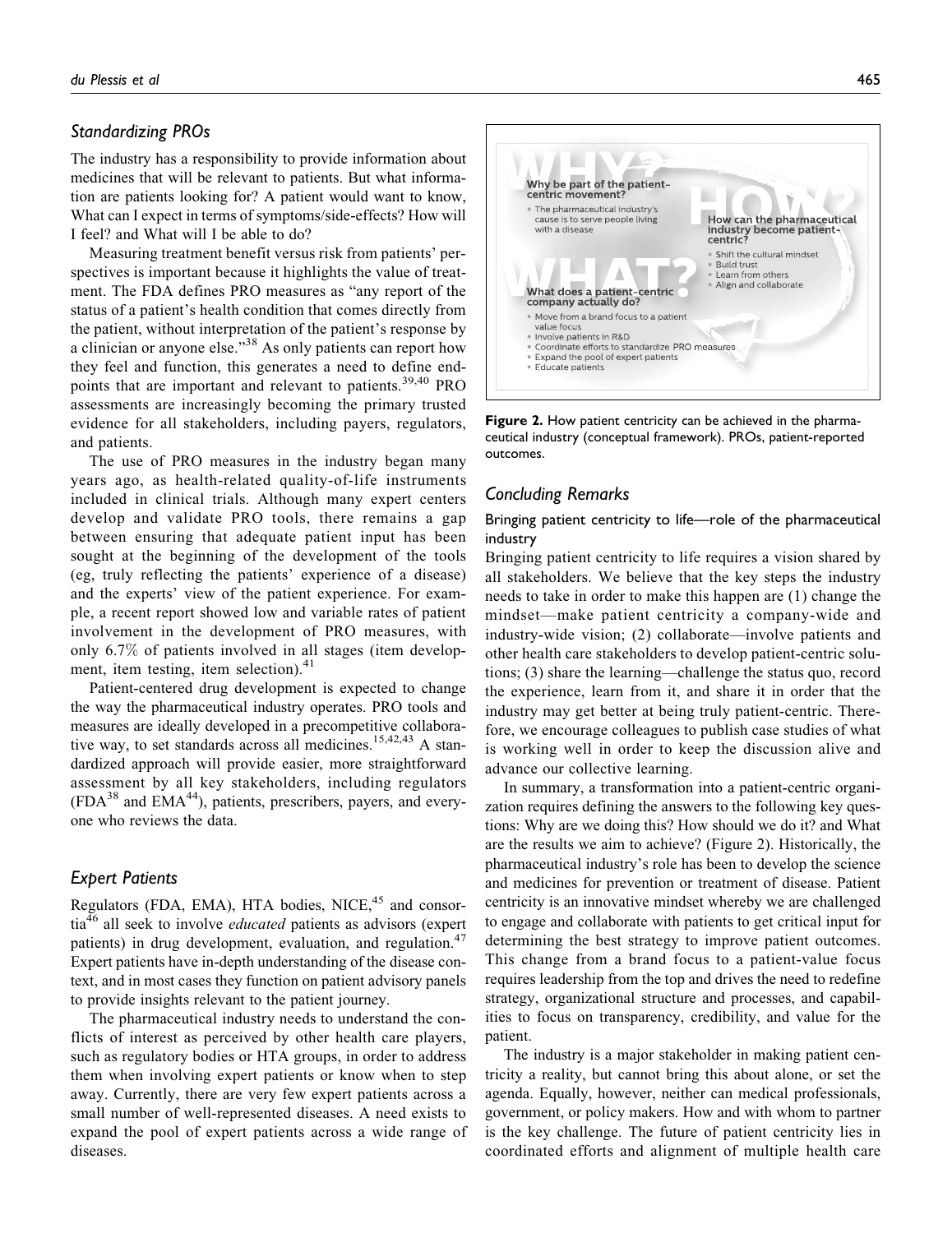stakeholders. Patient centricity can be achieved only through collaborations and consortia that include all health care stakeholders, in which the pharmaceutical industry has a key role.

## Author Note

Neil Bertelsen is chair of Health Technology Assessment international (HTAi) Patient and Citizen Involvement Group.

## Acknowledgments

The authors received editorial support from Niina Nuottamo at Excerpta Medica. The authors are fully responsible for the content and editorial decisions for this manuscript.

# Declaration of Conflicting Interests

The authors are employees of GlaxoSmithKline (D.d.P.), AstraZeneca (K.H), Adelphi Group (J.M.), and Excerpta Medica (A.G.). Neil Bertelson is owner of Neil Bertelson Consulting. At the time of the manuscript development, J.-K.S. was employed by UCB, his current affiliation is with Merck KGaA.

# Funding

No financial support of the research, authorship, and/or publication of this article was declared.

## References

- 1. PatientsLikeMe. https://www.patientslikeme.com. Accessed September 2016.
- 2. Engaged patients. http://engagedpatients.org. Accessed September 2016.
- 3. Muller B. Patient 3.0: The centre of drug development. Amyotroph Lateral Scler Frontotemporal Degener. 2015; 16(suppl 1):62.
- 4. US Food and Drug Administration. Patient Engagement Advisory Committee. http://www.fda.gov/AdvisoryCommittees/Commit teesMeetingMaterials/PatientEngagementAdvisoryCommittee. Accessed June 2016.
- 5. Perfetto EM, Burke L, Oehrlein EM, Epstein RS. Patient-focused drug development: a new direction for collaboration. Med Care. 2015;53:9-17.
- 6. European Medicines Agency (EMA). Incorporating patients' views during evaluation of benefit-risk by the EMA Scientific Committees. http://www.ema.europa.eu/docs/en\_GB/document\_ library/Other/2014/09/WC500173508.pdf. Accessed June 2016.
- 7. Hoos A, Anderson J, Boutin M, et al. Partnering with patients in the development and lifecycle of medicines: a call for action. Ther Innov Regul Sci. 2015;49:929-939.
- 8. British Medical Journal. Patient partnership: partnering with patients. http://www.bmj.com/campaign/patient-partnership. Accessed June 2016.
- 9. Berglas S, Jutai L, MacKean G, Weeks L. Patients' perspectives can be integrated in health technology assessments: an exploratory analysis of CADTH Common Drug Review. Res Involvement Engagement. 2016;2:21.
- 10. Mühlbacher AC. Patient-centric HTA: different strokes for different folks. Expert Rev Pharmacoecon Outcomes Res. 2015;15: 591-597.
- 11. Deloitte. 2015 Global health care outlook: common goals, competing priorities. http://www2.deloitte.com/content/dam/Deloitte/ global/Documents/Life-Sciences-Health-Care/gx-lshc-2015 health-care-outlook-global.pdf. Accessed August 2016.
- 12. Smith SK, Selig W, Harker M, et al. Patient engagement practices in clinical research among patient groups, industry, and academia in the United States: a survey. PLoS One. 2015;10:e0140232.
- 13. Sinek S. Start with why. https://www.startwithwhy.com. Accessed June 2016.
- 14. Getz KA. Establishing return-on-investment expectations for patient-centric initiatives. Ther Innov Regul Sci. 2015;49:745-749.
- 15. Critical Path Institute. Patient-Reported Outcome Consortium. https://c-path.org/programs/pro. Accessed September 2016.
- 16. GlaxoSmithKline. Data transparency. http://www.gsk.com/en-gb/ behind-the-science/innovation/data-transparency. Accessed June 2016.
- 17. GlaxoSmithKline. Interactions with prescribers. http:// www.gsk.com/en-gb/healthcare-professionals/interactions-withprescribers. Accessed June 2016.
- 18. International Society for Pharmacoeconomics and Outcomes Research (ISPOR). Patient Engagement in Research Working Group. http://www.ispor.org/sigs/patientcentered/pc\_engagemen tinresearch.aspx. Accessed June 2016.
- 19. Medical Device Innovation Consortium (MDIC). Medical Device Innovation Consortium (MDIC) patient-centered benefit-risk project report: a framework for incorporating information on patient preferences regarding benefit and risk into regulatory assessments of new medical technology. http://mdic.org/wp-con tent/uploads/2015/05/MDIC\_PCBR\_Framework\_Web.pdf. Accessed June 2016.
- 20. International Federation of Pharmaceutical Manufacturers & Associations (IFPMA). Putting patients first: five global healthcare organizations sign Consensus Framework for Ethical Collaboration. http://www.ifpma.org/resource-centre/puttingpatients-first-five-global-healthcare-organizations-sign-consen sus-framework-for-ethical-collaboration. Accessed June 2016.
- 21. US Food and Drug Administration and European Medicines Agency Patient Engagement Cluster. http://www.fda.gov/forpatients/patient engagement/ucm507907.htm. Accessed December 2016.
- 22. New FDA/EMA rare diseases and patient engagement clusters underway. http://blogs.fda.gov/fdavoice/index.php/2016/10/newfdaema-rare-diseases-and-patient-engagement-clusters-under way. Accessed December 2016.
- 23. National Institute for Health and Care Excellence (NICE). Guide to the methods of technology appraisal. https://www.nice.org.uk/ process/pmg9/chapter/foreword. Accessed June 2016.
- 24. Health Technology Assessment international (HTAi) Interest Sub-Group for Patient/Citizen Involvement. Values and quality standards for patient involvement in HTA. http://www.htai.org/ fileadmin/HTAi\_Files/ISG/PatientInvolvement/v2\_files/Info/ PCISG-Info-PosterValuesandStandards-30-Jun14.pdf. Accessed June 2016.